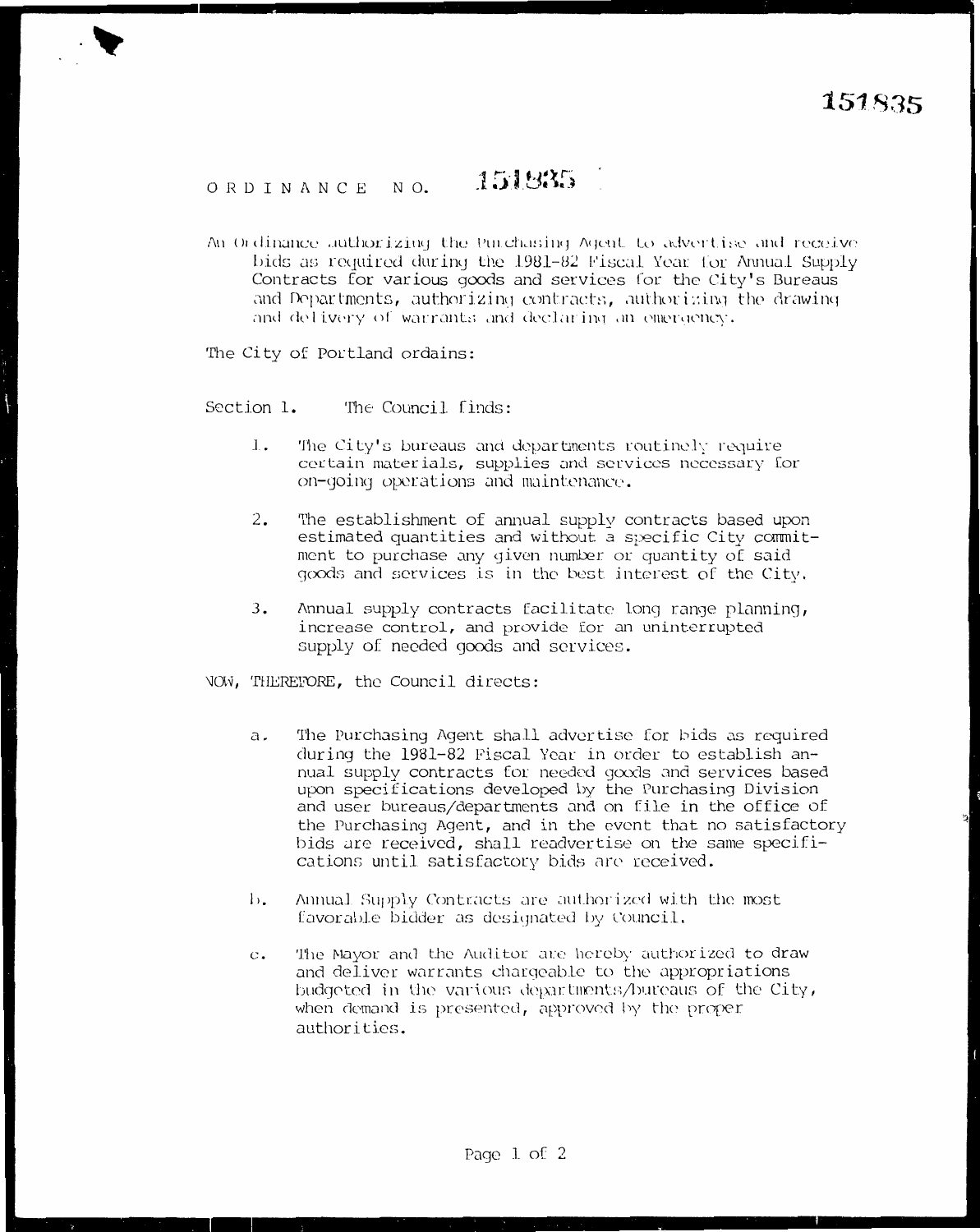## **<)RJDINANCE No.**

ł,

Section 2. The Council declares that an emergency exists because a delay in proceeding with the establishment of these annual supply contracts may result in additional expense, and will unnecessarily deprive the City of the benefits of completion of the contracts at an early date; therefore, this ordinance shall be in force and effect from and after its passage by Council.

**Passed by the Council, JUN 24 1981** 

Commissioner Margaret Strachan HFV/CC/lq June 10, 1981

**Attest:** 

Senge Tuckmal

**Page No.** 2 of 2

**1s1sas**